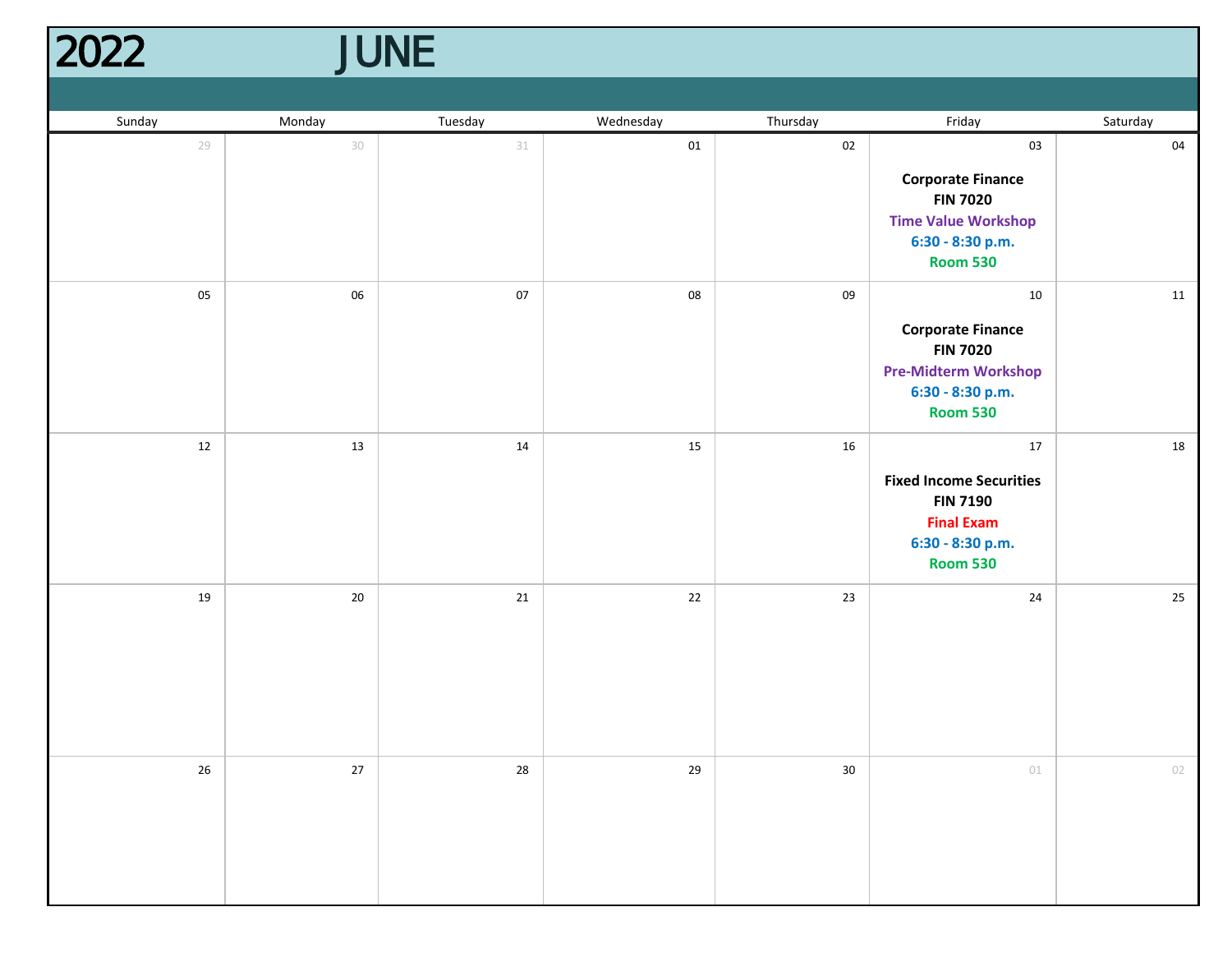## 2022 JULY 2022

| Sunday | Monday | Tuesday                                                                                                           | Wednesday | Thursday   | Friday                                                                                                                    | Saturday |
|--------|--------|-------------------------------------------------------------------------------------------------------------------|-----------|------------|---------------------------------------------------------------------------------------------------------------------------|----------|
| 26     | 27     | 28                                                                                                                | 29        | 30         | ${\tt 01}$                                                                                                                | $02\,$   |
| 03     | $04\,$ | 05                                                                                                                | 06        | $07\,$     | 08                                                                                                                        | 09       |
| $10\,$ | $11\,$ | $12\,$                                                                                                            | 13        | $14\,$     | 15                                                                                                                        | 16       |
| $17\,$ | 18     | $19\,$                                                                                                            | $20\,$    | 21         | $22\,$<br><b>Corporate Finance</b><br><b>FIN 7020</b><br><b>Pre-Final Workshop</b><br>6:30 - 8:30 p.m.<br><b>Room 530</b> | 23       |
| $24\,$ | 25     | $26\,$<br><b>Corporate Finance</b><br><b>FIN 7020</b><br><b>Final Exam</b><br>6:30 - 9:30 p.m.<br><b>Room 106</b> | $27\,$    | ${\bf 28}$ | 29                                                                                                                        | $30\,$   |